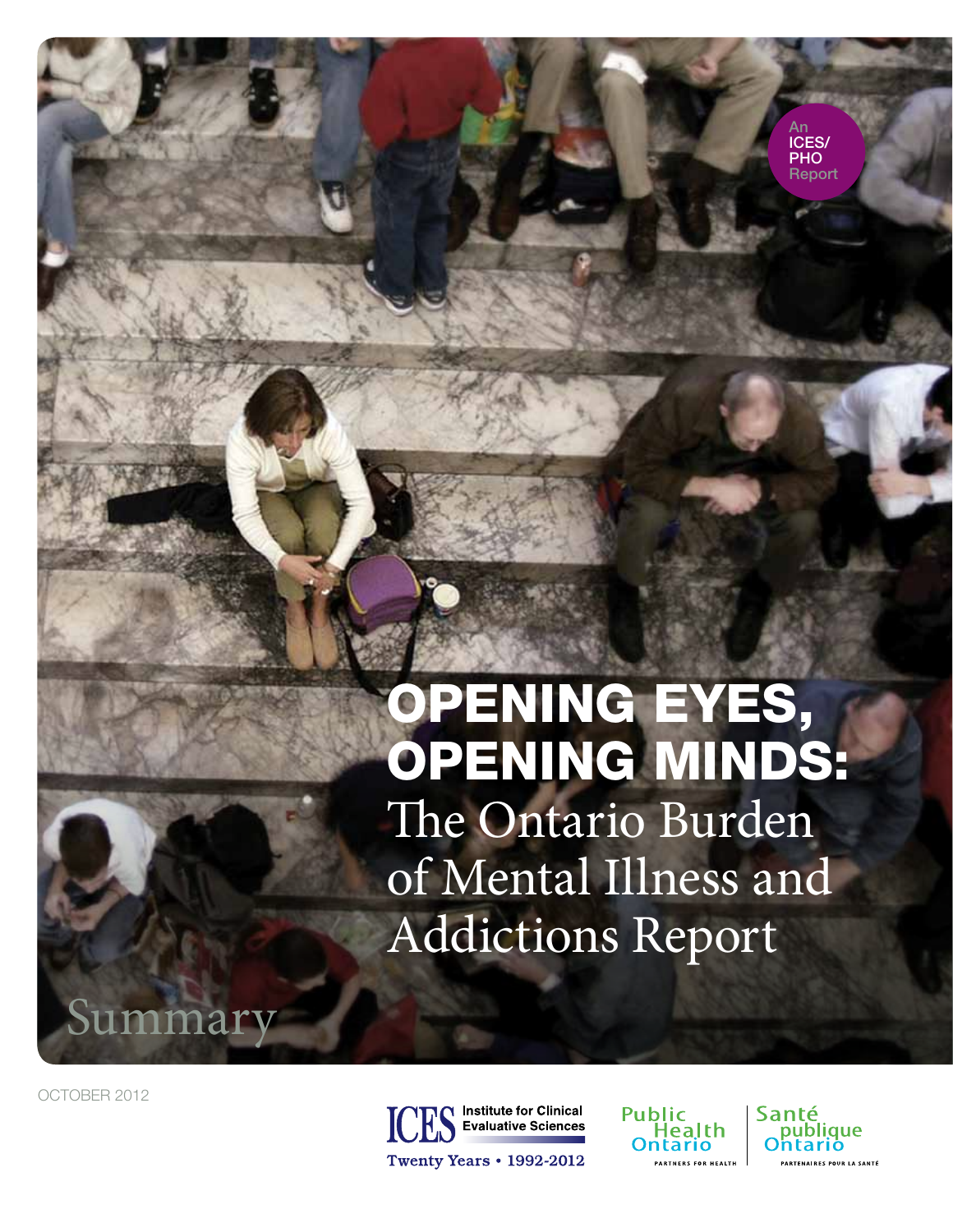#### OPENING EYES, OPENING MINDS: THE ONTARIO BURDEN OF MENTAL ILLNESS AND ADDICTIONS REPORT

*You are invited to view the full report which is available for download at* [www.ices.on.ca](http://www.ices.on.ca) *or at* [www.oahpp.ca](http://www.oahpp.ca).



The opinions, results and conclusions reported in this paper are those of the authors and are independent from the funding sources. No endorsement by the Institute for Clinical Evaluative Sciences (ICES), Public Health Ontario (PHO) or the Ontario Ministry of Health and Long-Term Care (MOHLTC) is intended or should be inferred.

#### **Authors:**

Sujitha Ratnasingham, MSc John Cairney, PhD Jürgen Rehm, PhD Heather Manson, MD, FRCPC, MHSc Paul A. Kurdyak, MD, PhD, FRCPC



Opening Eyes, Opening Minds: The Ontario Burden of Mental Illness and Addictions Report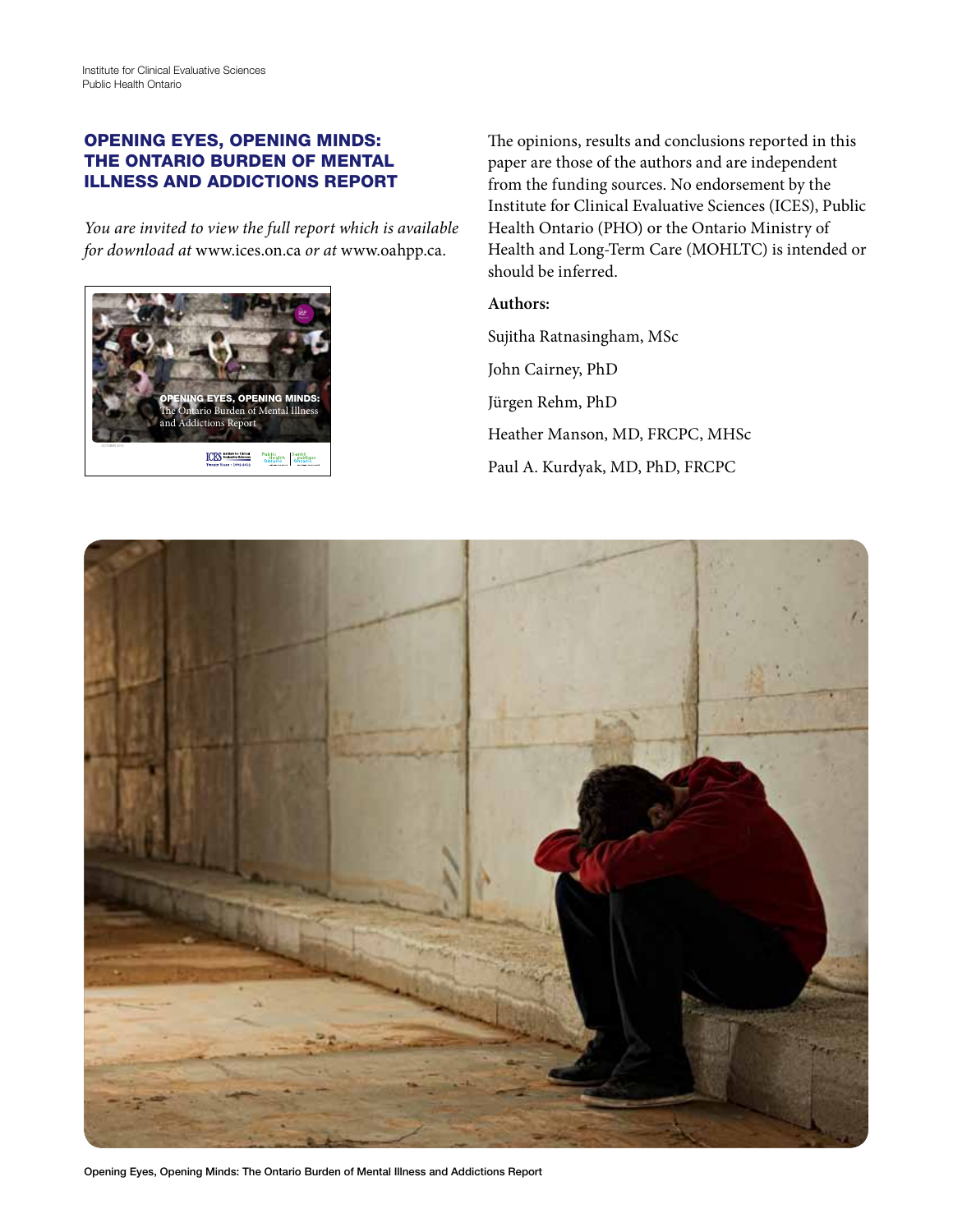## **Findings**

Most Ontarians are affected, either directly or indirectly, by mental illness and addiction issues. According to the Mental Health Commission of Canada, one in five Canadians is affected by a mental illness or addiction issue every year. Onset often occurs at a young age and can persist throughout life, with a significant impact on social connections, educational goals and workforce participation. The impact of mental illness and addiction on life expectancy, quality of life and health care utilization is significant—in many cases, more so than with other medical conditions—yet is often under-recognized.

The World Health Organization (WHO) defines health as a state of complete physical, mental and social well-being, and not merely the absence of disease or infirmity. Mental health is a critical component of overall health. Measuring the burden of mental illness and addiction is an important step in ensuring that the needs of people who suffer from these conditions are understood and can be addressed. This study quantifies the burden and allows for comparison with other diseases and conditions.

The methods used in this study are conservative; they are based on a group of selected conditions and addictions that are highly prevalent and readily measured. Therefore, the findings do not reflect the total burden of mental illness and addiction in Ontario.

Burden of mental illness and addictions (MI&A) compared to cancers and infectious diseases in Ontario, by years of life lost due to premature mortality (YLL) and year-equivalents of reduced functioning (YERF)

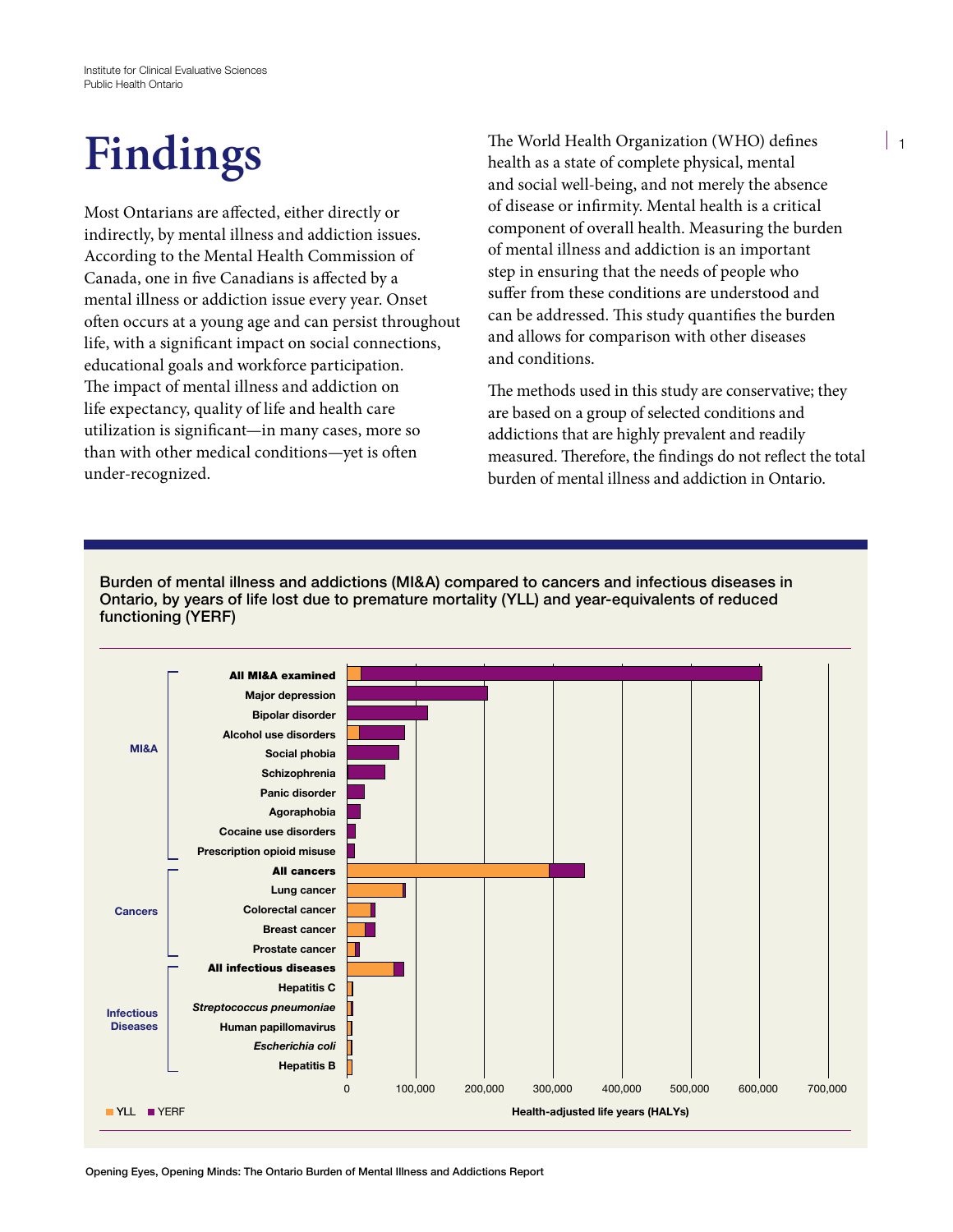#### The Impact of Mental Illness and Addictions  $\mathcal{P}$

- The burden of mental illness and addictions in Ontario is more than 1.5 times that of all cancers and more than seven times that of all infectious diseases.
- The nine conditions identified in this report contributed to the loss of over 600,000 healthadjusted life years (HALYs), a combination of years lived with less than full function and years lost to early death in Ontario.
- • Five conditions have the highest impact on the life and health of Ontarians: depression, bipolar disorder, alcohol use disorders, social phobia and schizophrenia.
- • Depression is the most burdensome condition with twice the impact of bipolar disorder, the next highest condition. The burden of depression alone is more than the combined burden of lung, colorectal, breast and prostate cancers.
- In terms of deaths, alcohol use disorders contributed to 88% of the total number of deaths attributed to these conditions and 91% of the years of life lost to dying early.

## **Conclusions and Recommendations**

Ontarians experience a high burden of illness related to mental illness and addictions. Individuals may be encumbered by these illnesses at a young age, experiencing the disruption of important life transitions, and challenged by their ongoing burden over a long period of time.

The findings of this study underscore the need for effective collaboration between health care providers, practitioners, policy-makers and researchers to identify effective mental health promotion and mental illness and addiction prevention interventions and improve access to treatment for those suffering from mental illness and addiction. Early detection and timely intervention are critical in reducing the lifelong burden of these conditions.

While effective treatments exist for mental illness and addiction, only a small proportion of affected individuals receive them. Given the significant burden, there is a need to consider population-based prevention, promotion and treatment strategies aimed at reducing the burden of mental illness and addiction in Ontario.

There is a need to consider population-based prevention, promotion and treatment strategies aimed at reducing the burden of mental illness and addiction in Ontario.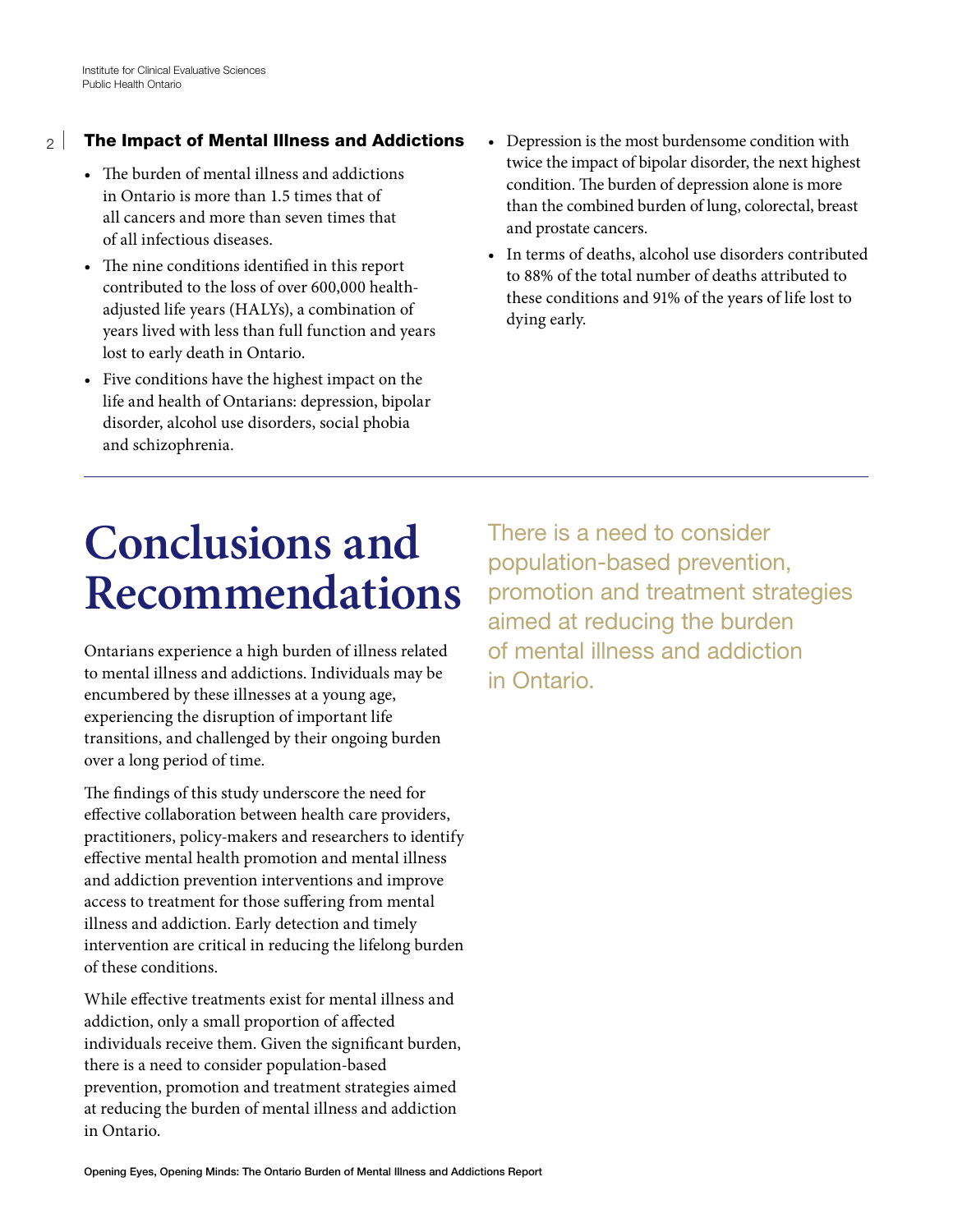#### ABOUT OPENING EYES, OPENING MINDS: THE ONTARIO BURDEN OF MENTAL ILLNESS AND ADDICTIONS REPORT

The Ontario Burden of Mental Illness and Addictions Report is the most thorough evaluation of the impact of mental illness and addictions undertaken to date in Ontario. A joint project of the Institute for Clinical Evaluative Sciences (ICES) and Public Health Ontario (PHO), the study sought to estimate the relative impact of a wide range of mental illnesses and addictions.

### The objectives of this study were to:

- 1) Determine the burden of disease related to mental illness and addictions in Ontario;
- 2) Inform priority setting, planning and decision-making;
- 3) Establish a baseline for future evaluation of interventions that have an impact on the burden of mental illness and addictions;
- 4) Engage those working in public health in Ontario in a discussion on how to promote positive mental health and prevent mental illness and substance misuse and their associated health and social harms; and
- 5) Foster a dialogue between those working in mental health and public health on the mutual goal of promoting health and wellness for individuals with mental illness and addictions.

### Methodology

The study used health-adjusted life years (HALYs), a composite health gap measure that incorporates both premature death (mortality) and reduced functioning or suboptimal states of health (morbidity) associated with disease or injury. HALYs quantify the amount of "healthy" life lost by estimating the difference between the health experienced within a defined population and some specified norm or goal. HALYs incorporate aspects of quality-adjusted life years (QALYs) and disability-adjusted life years (DALYs). HALYs are calculated by combining years of life lost due to premature death (YLLs) and yearequivalents of reduced functioning from living with the disease (YERFs).

Disease burden was estimated for nine mental illnesses and addictions for which reliable and valid Ontario data were available. Data on the nine conditions were acquired from a variety of different sources, including population health surveys and health administrative data. Deaths were estimated from vital statistics data.